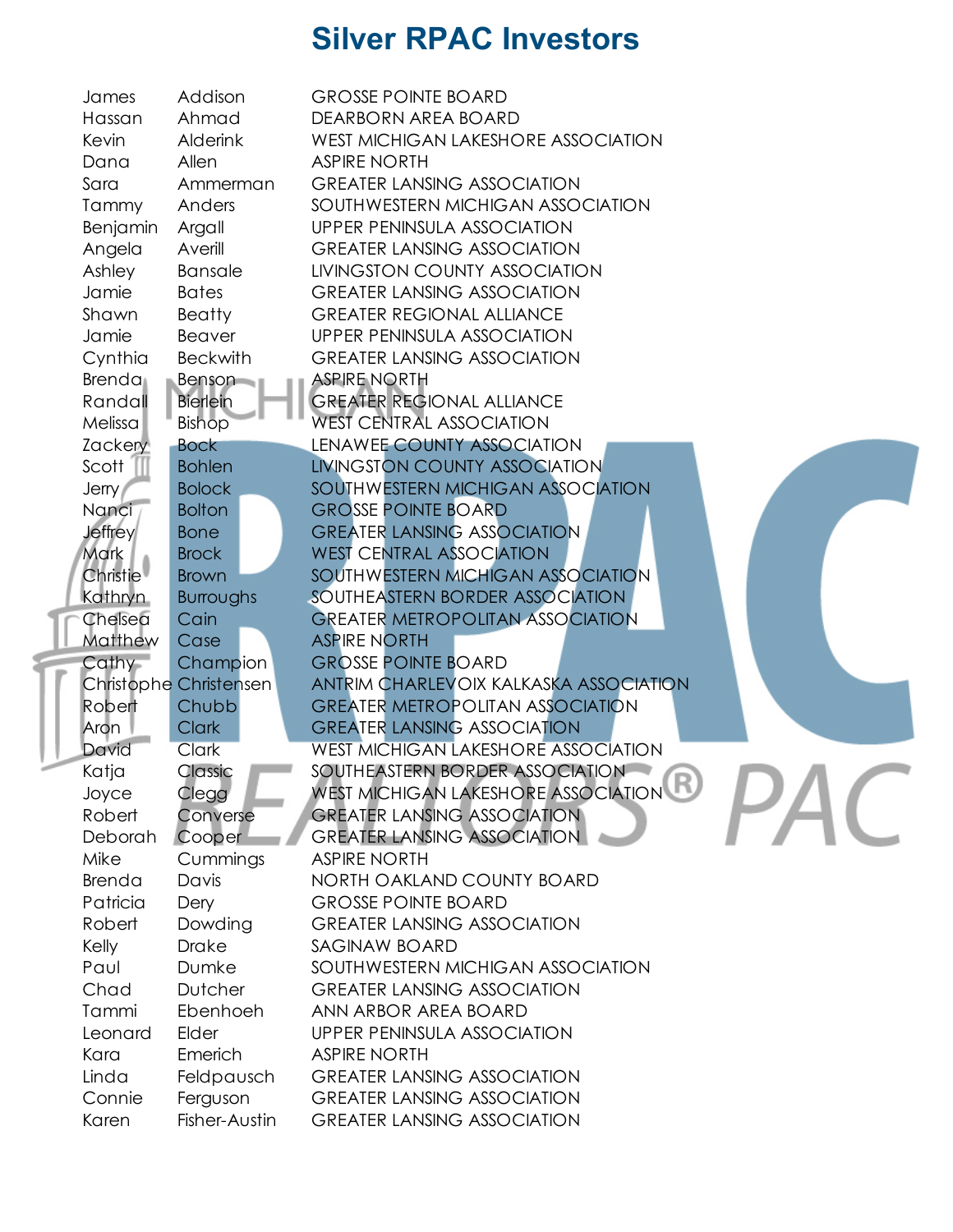| Michael         | Fontana          | <b>GREATER METROPOLITAN ASSOCIATION</b>        |
|-----------------|------------------|------------------------------------------------|
| <b>Barton</b>   | Ford             | <b>ASPIRE NORTH</b>                            |
| John            | Francis          | <b>COMMERCIAL ALLIANCE</b>                     |
| Ryan            | Gardner          | <b>GREATER REGIONAL ALLIANCE</b>               |
| Rebecca         | Gean             | <b>MICHIGAN REALTORS</b>                       |
| Glenda          | Gerbstadt        | ANN ARBOR AREA BOARD                           |
| Nafisa          | Gero             | ANN ARBOR AREA BOARD                           |
| David           | Geurink          | <b>GREATER REGIONAL ALLIANCE</b>               |
| Debbie          | Girard           | <b>EAST CENTRAL ASSOCIATION</b>                |
| Lisa            | Gonzalez         | WEST MICHIGAN LAKESHORE ASSOCIATION            |
| Ryan            | Gordon           | UPPER PENINSULA ASSOCIATION                    |
| Daniel          | Grzywacz         | <b>GREATER REGIONAL ALLIANCE</b>               |
| Becky           | Gushwa           | SOUTHWESTERN MICHIGAN ASSOCIATION              |
| Tantzi          | Habsburg         | WEST MICHIGAN LAKESHORE ASSOCIATION            |
| Lucy            | Ham              | <b>EAST CENTRAL ASSOCIATION</b>                |
| Renae           | Hansen           | ASPIRE NORTH                                   |
| Andrew          | <b>Harma</b>     | <b>GREATER REGIONAL ALLIANCE</b>               |
| Michael         | Harrison         | <b>ASPIRE NORTH</b>                            |
| Tracy           | <b>Henriksen</b> | <b>UPPER PENINSULA ASSOCIATION</b>             |
| Leigh           | <b>Henrys</b>    | <b>GREATER LANSING ASSOCIATION</b>             |
| <b>HEATHER</b>  | <b>HERNDON</b>   | <b>JACKSON AREA ASSOCIATION</b>                |
| Colin           | <b>Herrmann</b>  | <b>GREATER REGIONAL ALLIANCE</b>               |
| Jessica         | <b>Hillyer</b>   | <b>GREATER LANSING ASSOCIATION</b>             |
| Dale            | Huber            | <b>GREATER LANSING ASSOCIATION</b>             |
| Angela          | <b>Jackson</b>   | <b>GREATER KALAMAZOO ASSOCIATION</b>           |
| <b>Patricia</b> | Jacobs           | NORTH OAKLAND COUNTY BOARD                     |
| Nancy           | <b>Jeffrey</b>   | <b>WEST CENTRAL ASSOCIATION</b>                |
| Monica          | <b>Juleff</b>    | ANN ARBOR AREA BOARD                           |
| <b>Maria</b>    | Kauffman         | <b>GREATER REGIONAL ALLIANCE</b>               |
| <b>Kirk</b>     | Keebler          | ANN ARBOR AREA BOARD                           |
| <b>Betty</b>    | Kinnunen         | <b>UPPER PENINSULA ASSOCIATION</b>             |
| Martha          | Koepfle          | LENAWEE COUNTY ASSOCIATION                     |
| Maria           | Kopicki          | UN)<br><b>GREATER METROPOLITAN ASSOCIATION</b> |
| Stephanie       | Koppe            | <b>ASPIRE NORTH</b>                            |
| Kristin         | Krieger          | <b>GREATER LANSING ASSOCIATION</b>             |
| Kim             | Laforet          | <b>GREATER LANSING ASSOCIATION</b>             |
| Robert          | Lang             | WATER WONDERLAND BOARD                         |
| Allison         | LaPointe         | <b>GROSSE POINTE BOARD</b>                     |
| Pamela          | Leach            | LIVINGSTON COUNTY ASSOCIATION                  |
| Lisa            | Lightfoot        | <b>WEST CENTRAL ASSOCIATION</b>                |
| Sarah           | Lilly            | WEST MICHIGAN LAKESHORE ASSOCIATION            |
| Linda           | Lombardini       | ANN ARBOR AREA BOARD                           |
| Missy           | Lord             | <b>GREATER LANSING ASSOCIATION</b>             |
| Shane           | Lucas            | LENAWEE COUNTY ASSOCIATION                     |
| Kimberly        | Lundberg         | <b>GREATER LANSING ASSOCIATION</b>             |
| Sara            | Maddock          | ANN ARBOR AREA BOARD                           |
| Cynthia         | Manciero         | <b>GROSSE POINTE BOARD</b>                     |
| Robert          | Marx             | DEARBORN AREA BOARD                            |
|                 |                  |                                                |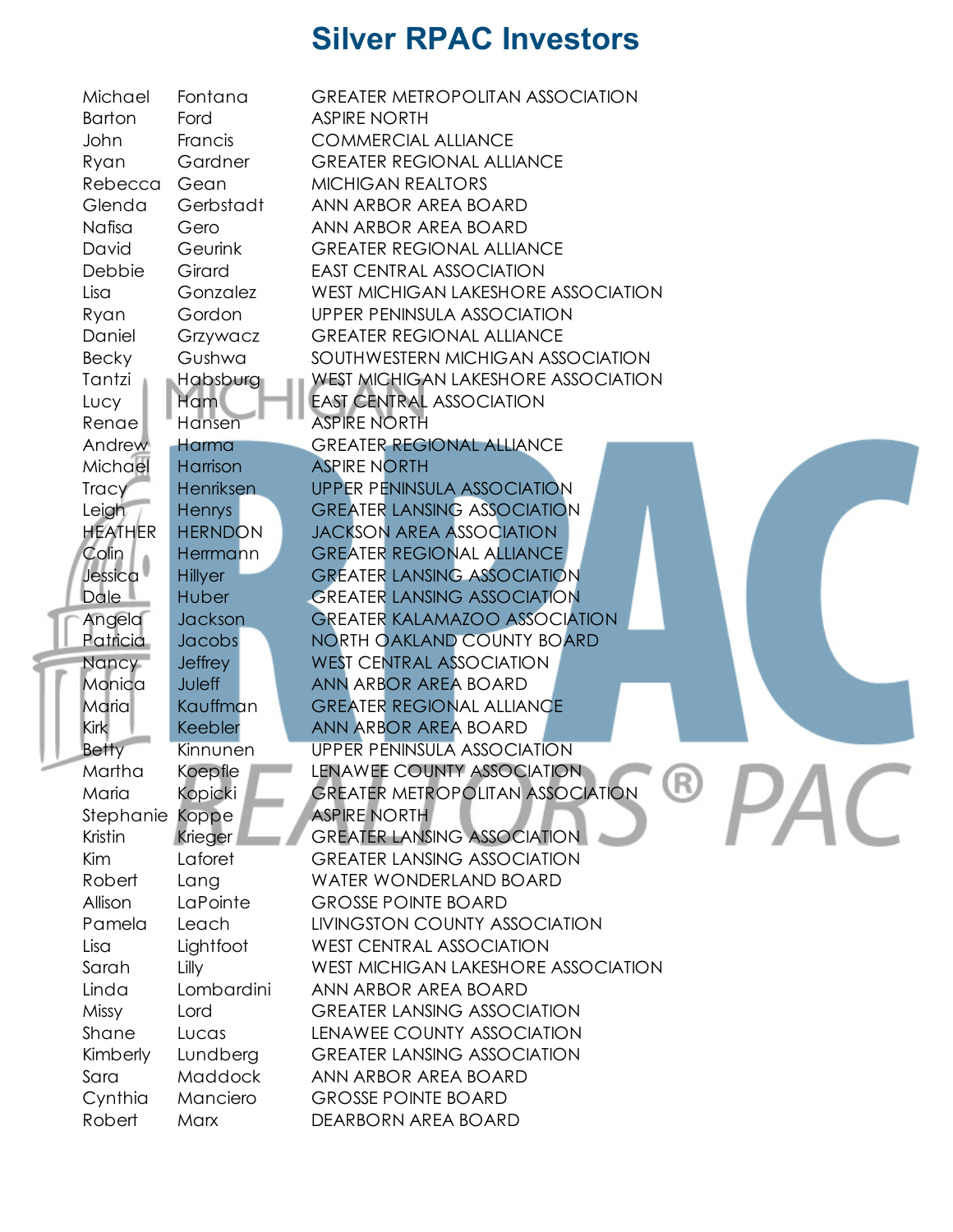| David                  | Mathews              | <b>GREATER LANSING ASSOCIATION</b>             |
|------------------------|----------------------|------------------------------------------------|
| Marilyn                | Mayberry             | <b>GREATER METROPOLITAN ASSOCIATION</b>        |
| Donna                  | Mc Clain             | ST JOSEPH COUNTY ASSOCIATION                   |
| Kristie                | <b>McCleary</b>      | SOUTHEASTERN BORDER ASSOCIATION                |
| Julie                  | McKee                | <b>GREATER METROPOLITAN ASSOCIATION</b>        |
| Scott                  | Merian               | <b>GREATER METROPOLITAN ASSOCIATION</b>        |
| Jon                    | Miller               | <b>MIDLAND BOARD</b>                           |
| Lara                   | Miller               | <b>GROSSE POINTE BOARD</b>                     |
| Mary                   | Miller               | <b>GREATER LANSING ASSOCIATION</b>             |
| Stacy                  | Miller-Kuiper        | <b>GREATER REGIONAL ALLIANCE</b>               |
| Cheryl                 | Molnar               | <b>WEST CENTRAL ASSOCIATION</b>                |
| Nancy                  | Montrie              | SOUTHEASTERN BORDER ASSOCIATION                |
| Robyn                  | Moore-Risdon         | <b>GREATER REGIONAL ALLIANCE</b>               |
| Patti                  | <b>Mullen</b>        | <b>GREATER METROPOLITAN ASSOCIATION</b>        |
| Marci                  | Murphy               | <b>GREATER LANSING ASSOCIATION</b>             |
| Jason                  | Murton               | <b>GREATER LANSING ASSOCIATION</b>             |
| Nicole /               | <b>Nagy</b>          | <b>WEST CENTRAL ASSOCIATION</b>                |
| Jodi                   | <b>Noble</b>         | <b>GREATER KALAMAZOO ASSOCIATION</b>           |
| Phil                   | <b>Nykamp</b>        | <b>WEST MICHIGAN LAKESHORE ASSOCIATION</b>     |
|                        | Mary Rose Olejniczak | <b>GROSSE POINTE BOARD</b>                     |
| Timothy                | Orlebeke             | <b>GREATER REGIONAL ALLIANCE</b>               |
| Arthur                 | Otis                 | <b>GREATER REGIONAL ALLIANCE</b>               |
| Michelle               | Park Cluff           | <b>MIDLAND BOARD</b>                           |
| Sue.                   | Payne                | <b>MASON OCEANA MANISTEE BOARD</b>             |
| <b>Christophe Peel</b> |                      | <b>WEST MICHIGAN LAKESHORE ASSOCIATION</b>     |
| Nicholas               | Pehlivanoglu         | <b>GREATER LANSING ASSOCIATION</b>             |
| Douglas                | Petroff              | <b>GREATER LANSING ASSOCIATION</b>             |
| Nancy                  | Petroff              | <b>GREATER LANSING ASSOCIATION</b>             |
| <b>Vikki</b>           | Plagens              | <b>GREATER METROPOLITAN ASSOCIATION</b>        |
| Joshua                 | Pulsifer             | <b>GREATER REGIONAL ALLIANCE</b>               |
| Kayla                  | Ralph                | SOUTHWESTERN MICHIGAN ASSOCIATION              |
| Marcia                 | Randall              | LENAWEE COUNTY ASSOCIATION                     |
| Eric                   | Raymo                | UV.<br><b>GREATER METROPOLITAN ASSOCIATION</b> |
| Peter                  | Read                 | <b>ASPIRE NORTH</b>                            |
| Jeannie                | Rizzardi             | WATER WONDERLAND BOARD                         |
| Chris                  | Rogers               | <b>BATTLE CREEK AREA ASSOCIATION</b>           |
| Mary                   | Ross                 | <b>GREATER METROPOLITAN ASSOCIATION</b>        |
| Diane                  | Rowe                 | <b>GREATER LANSING ASSOCIATION</b>             |
| Christina              | Rumsey               | <b>WEST MICHIGAN LAKESHORE ASSOCIATION</b>     |
| Lori                   | Rymkos               | <b>UPPER PENINSULA ASSOCIATION</b>             |
| Joseph                 | Sambaer              | <b>GREATER LANSING ASSOCIATION</b>             |
| Julie                  | Sammons              | SOUTHEASTERN BORDER ASSOCIATION                |
| Neal                   | Sanford              | <b>GREATER LANSING ASSOCIATION</b>             |
| Lynn                   | Sawicky              | <b>UPPER PENINSULA ASSOCIATION</b>             |
| Gwen                   | Schultz-Ofiara       | <b>GREATER METROPOLITAN ASSOCIATION</b>        |
| Rustin                 | Scott                | <b>GREATER REGIONAL ALLIANCE</b>               |
| Jason                  | Seaver               | <b>GREATER METROPOLITAN ASSOCIATION</b>        |
|                        |                      | SOUTHWESTERN MICHIGAN ASSOCIATION              |
| Ronald                 | Seiler               |                                                |